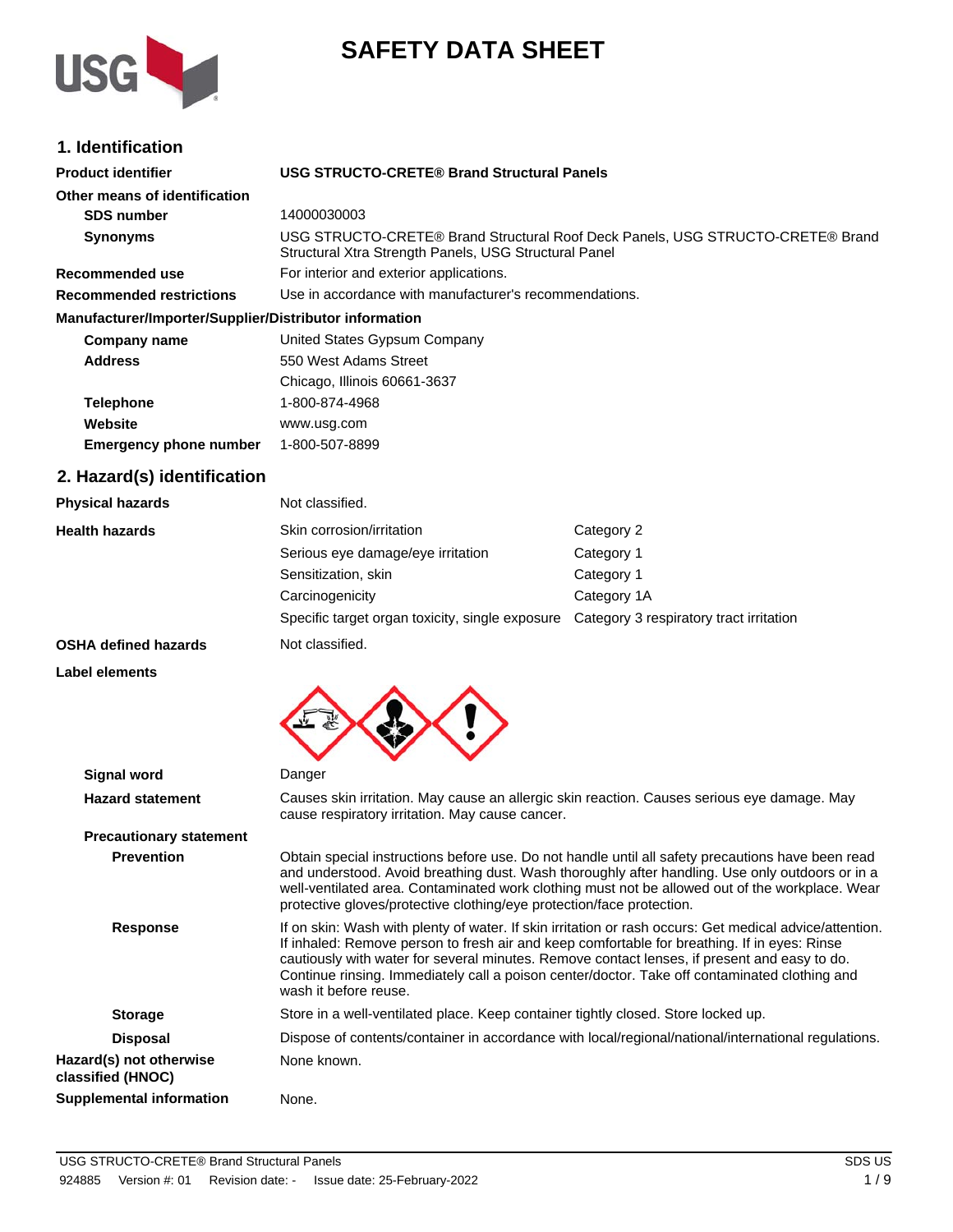### **3. Composition/information on ingredients**

#### **Mixtures**

| <b>Chemical name</b>                                                         |                                                                                                                                                                                                                                                                                                                   | <b>CAS number</b> | $\%$ |
|------------------------------------------------------------------------------|-------------------------------------------------------------------------------------------------------------------------------------------------------------------------------------------------------------------------------------------------------------------------------------------------------------------|-------------------|------|
| Plaster of Paris (Calcium sulfate<br>hemihydrate CAS 10034-76-1)             |                                                                                                                                                                                                                                                                                                                   | 26499-65-0        | > 50 |
| <b>Portland Cement</b>                                                       |                                                                                                                                                                                                                                                                                                                   | 65997-15-1        | < 25 |
| Silica, fume                                                                 |                                                                                                                                                                                                                                                                                                                   | 69012-64-2        | < 15 |
| Continuous filament glass fiber                                              |                                                                                                                                                                                                                                                                                                                   | 65997-17-3        | < 10 |
| Trade secret                                                                 |                                                                                                                                                                                                                                                                                                                   | Proprietary       | < 10 |
| <b>Impurities</b>                                                            |                                                                                                                                                                                                                                                                                                                   |                   |      |
| <b>Chemical name</b>                                                         | <b>Common name and synonyms</b>                                                                                                                                                                                                                                                                                   | <b>CAS number</b> | %    |
| Crystalline silica (Quartz)                                                  |                                                                                                                                                                                                                                                                                                                   | 14808-60-7        | < 1  |
| <b>Composition comments</b>                                                  | All concentrations are in percent by weight.                                                                                                                                                                                                                                                                      |                   |      |
|                                                                              | Raw materials in this product contain respirable crystalline silica as an impurity. The weight<br>percent of respirable crystalline silica found in this product is < 1%. Exposures to respirable<br>crystalline silica during the normal use of this product must be determined by workplace hygiene<br>testing. |                   |      |
| 4. First-aid measures                                                        |                                                                                                                                                                                                                                                                                                                   |                   |      |
| <b>Inhalation</b>                                                            | Dust irritates the respiratory system, and may cause coughing and difficulties in breathing. Move<br>injured person into fresh air and keep person calm under observation. Get medical attention if<br>symptoms persist.                                                                                          |                   |      |
| <b>Skin contact</b>                                                          | Contact with dust: Rinse area with plenty of water. Get medical attention if irritation develops and<br>persists.                                                                                                                                                                                                 |                   |      |
| Eye contact                                                                  | Dust in eyes: Flush with cold tap water for at least 15 minutes. If irritation persists, seek medical<br>attention immediately.                                                                                                                                                                                   |                   |      |
| Ingestion                                                                    | Rinse mouth. Get medical attention if symptoms occur.                                                                                                                                                                                                                                                             |                   |      |
| <b>Most important</b><br>symptoms/effects, acute and<br>delayed              | Dust may cause skin, eye, throat and respiratory system irritation and cause coughing. Prolonged<br>exposure may cause chronic effects.                                                                                                                                                                           |                   |      |
| Indication of immediate<br>medical attention and special<br>treatment needed | Provide general supportive measures and treat symptomatically.                                                                                                                                                                                                                                                    |                   |      |
| <b>General information</b>                                                   | Ensure that medical personnel are aware of the material(s) involved.                                                                                                                                                                                                                                              |                   |      |
| 5. Fire-fighting measures                                                    |                                                                                                                                                                                                                                                                                                                   |                   |      |
| Suitable extinguishing media                                                 | Use fire-extinguishing media appropriate for surrounding materials.                                                                                                                                                                                                                                               |                   |      |
| Unsuitable extinguishing<br>media                                            | Not applicable.                                                                                                                                                                                                                                                                                                   |                   |      |
| Specific hazards arising from<br>the chemical                                | Not a fire hazard.                                                                                                                                                                                                                                                                                                |                   |      |
| Special protective equipment<br>and precautions for firefighters             | Selection of respiratory protection for firefighting: follow the general fire precautions indicated in<br>the workplace. Self-contained breathing apparatus and full protective clothing must be worn in<br>case of fire.                                                                                         |                   |      |
| <b>Fire fighting</b><br>equipment/instructions                               | Use standard firefighting procedures and consider the hazards of other involved materials.                                                                                                                                                                                                                        |                   |      |
| <b>Specific methods</b>                                                      | Cool material exposed to heat with water spray and remove it if no risk is involved.                                                                                                                                                                                                                              |                   |      |
| <b>General fire hazards</b>                                                  | No unusual fire or explosion hazards noted.                                                                                                                                                                                                                                                                       |                   |      |
| 6. Accidental release measures                                               |                                                                                                                                                                                                                                                                                                                   |                   |      |
| Personal precautions,<br>protective equipment and<br>emergency procedures    | Keep unnecessary personnel away. Do not touch damaged containers or spilled material unless<br>wearing appropriate protective clothing. See Section 8 of the SDS for Personal Protective<br>Equipment.                                                                                                            |                   |      |

**Methods and materials for** No specific clean-up procedure noted. For waste disposal, see Section 13 of the SDS. **containment and cleaning up**

**Environmental precautions** Avoid discharge to drains, sewers, and other water systems.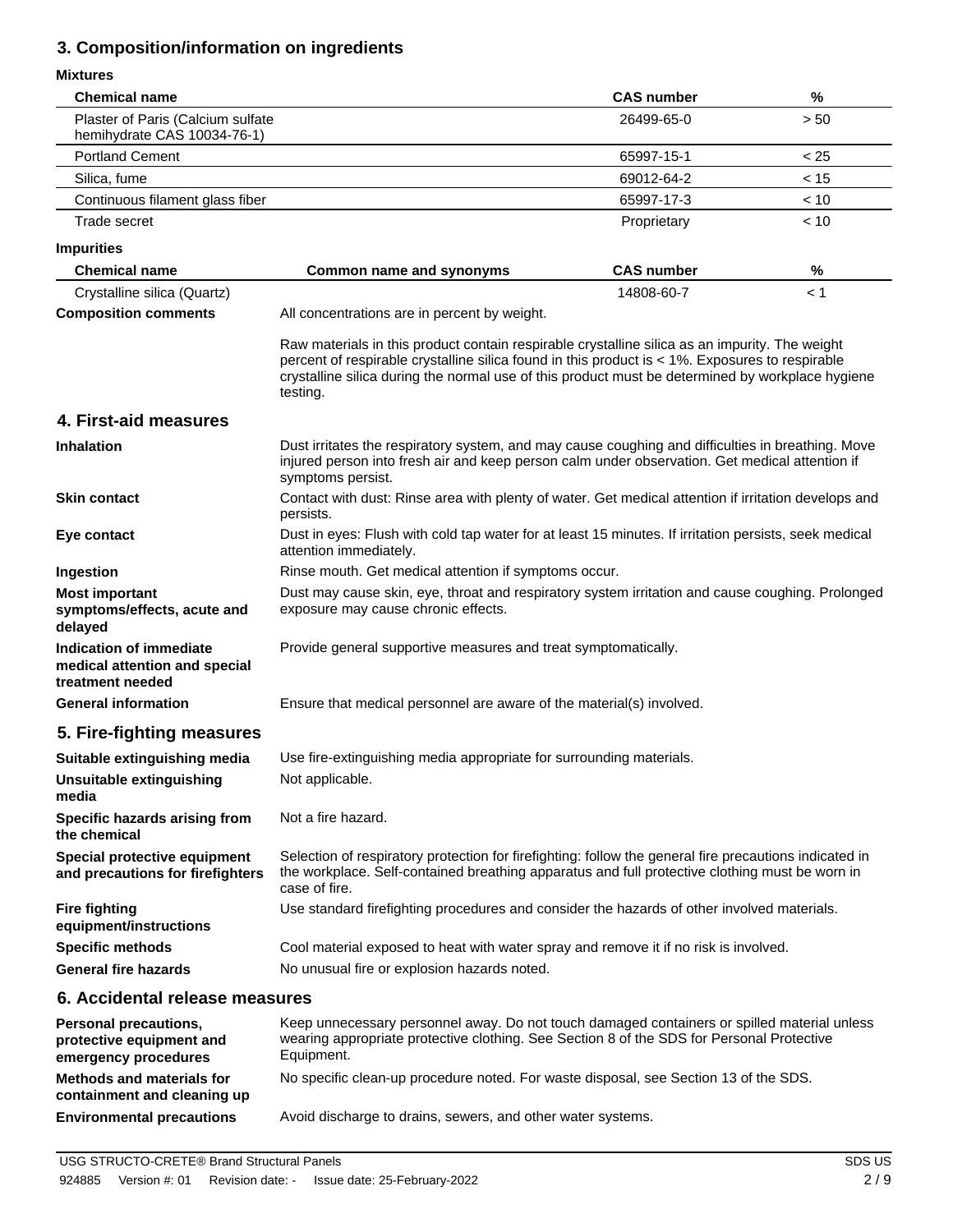### **7. Handling and storage**

| <b>Precautions for safe handling</b>                            | Use work methods which minimize dust production. Wash hands thoroughly after handling.<br>Observe good industrial hygiene practices.                                                                                                                                                                                                                                                                                                                                                                                     |  |
|-----------------------------------------------------------------|--------------------------------------------------------------------------------------------------------------------------------------------------------------------------------------------------------------------------------------------------------------------------------------------------------------------------------------------------------------------------------------------------------------------------------------------------------------------------------------------------------------------------|--|
|                                                                 | Structural panels weigh between 140 to 150 pounds per panel and are designed to be carried and<br>installed by two people. Because of the weight of these panels, it is important that they are always<br>laid flat on the floor or flat over the framing, in a horizontal position. Prior to installation on the floor<br>framing, panels may be placed on pallets or timbers. Panels may be placed on pallets or timbers<br>spaced a maximum of 4' on center with the end supports within 1' of the ends of the panel. |  |
|                                                                 | Structural panels are cement based and are reinforced with glass fiber. Wear protective gloves to<br>prevent any irritation to hands from the cement or glass fiber.                                                                                                                                                                                                                                                                                                                                                     |  |
|                                                                 | Cut panels with a carbide tipped circular saw equipped with a dry dust collection device or a dust<br>wetting device to limit the amount of airborne dust. Dispose of the collected dust in a safe manner<br>in compliance with local codes and regulations. When cutting panels always wear a NIOSH<br>approved dust mask and wear safety glasses.                                                                                                                                                                      |  |
| Conditions for safe storage,<br>including any incompatibilities | Store in a cool, dry, ventilated area away from sources of heat, moisture and incompatibilities.<br>Protect from weather and prevent exposure to sustained moisture.                                                                                                                                                                                                                                                                                                                                                     |  |
|                                                                 | Panels must never be stored in an upright position, on their edges, leaning against a wall or other<br>vertical support. If these panels tip over they could cause serious injury or death.                                                                                                                                                                                                                                                                                                                              |  |
|                                                                 | When placing pallets of material on a floor or floor frame it is imperative that the pallet be located<br>over load bearing walls and framing that are capable of supporting the total load of a 20 piece<br>pallet, which range between 3000 to 3100 pounds. Consult a qualified structural engineer or<br>design professional, as required, for safe and proper distribution of pallets of panels over a floor<br>frame and/or floor structure.                                                                        |  |

### **8. Exposure controls/personal protection**

# **Occupational exposure limits**

### **US. OSHA Specifically Regulated Substances (29 CFR 1910.1001-1053)**

| <b>Impurities</b>                                                                       | <b>Type</b> | Value              |                      |
|-----------------------------------------------------------------------------------------|-------------|--------------------|----------------------|
| Crystalline silica (Quartz)<br>(CAS 14808-60-7)                                         | <b>TWA</b>  | $0.05$ mg/m $3$    |                      |
| US. OSHA Table Z-1 Limits for Air Contaminants (29 CFR 1910.1000)                       |             |                    |                      |
| <b>Components</b>                                                                       | <b>Type</b> | Value              | Form                 |
| Plaster of Paris (Calcium<br>sulfate hemihydrate CAS<br>10034-76-1) (CAS<br>26499-65-0) | PEL         | 5 mg/m3            | Respirable fraction. |
|                                                                                         |             | $15 \text{ mg/m}$  | Total dust.          |
| Portland Cement (CAS<br>65997-15-1)                                                     | PEL         | $5$ mg/m $3$       | Respirable fraction. |
|                                                                                         |             | 15 mg/m3           | Total dust.          |
| US. OSHA Table Z-3 (29 CFR 1910.1000)                                                   |             |                    |                      |
| <b>Components</b>                                                                       | <b>Type</b> | Value              | <b>Form</b>          |
| Plaster of Paris (Calcium<br>sulfate hemihydrate CAS<br>10034-76-1) (CAS<br>26499-65-0) | <b>TWA</b>  | $5$ mg/m $3$       | Respirable fraction. |
|                                                                                         |             | 15 mg/m3           | Total dust.          |
|                                                                                         |             | 50 mppcf           | Total dust.          |
|                                                                                         |             | 15 mppcf           | Respirable fraction. |
| Portland Cement (CAS<br>65997-15-1)                                                     | <b>TWA</b>  | 50 mppcf           |                      |
| Silica, fume (CAS<br>69012-64-2)                                                        | <b>TWA</b>  | $5 \text{ mg/m}$ 3 | Respirable fraction. |
|                                                                                         |             | 15 mg/m3           | Total dust.          |
|                                                                                         |             | $0.8$ mg/m $3$     |                      |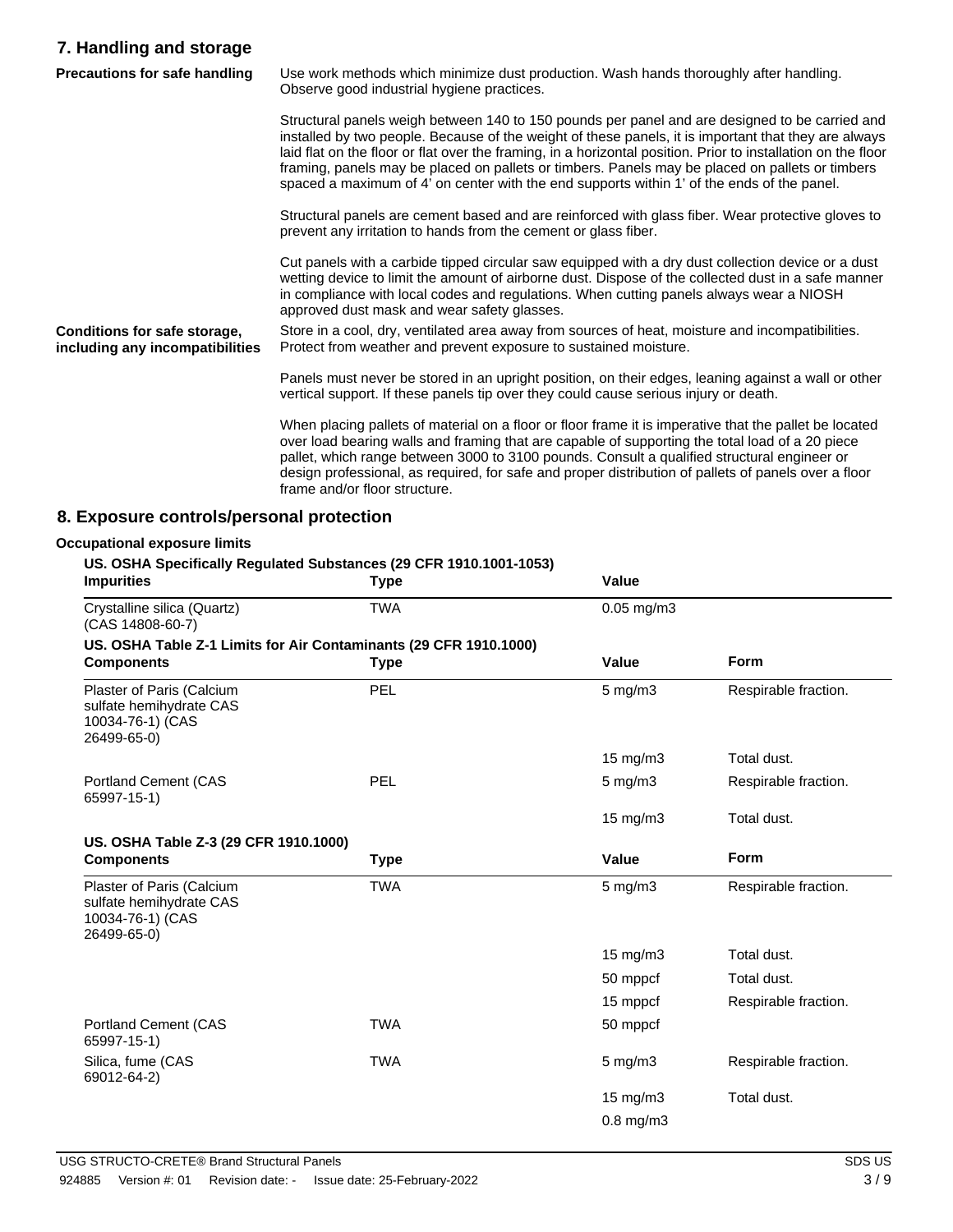## **US. OSHA Table Z-3 (29 CFR 1910.1000)**

| <b>Components</b>                                                                       | <b>Type</b>                                                                                                                                      | Value               | Form                 |
|-----------------------------------------------------------------------------------------|--------------------------------------------------------------------------------------------------------------------------------------------------|---------------------|----------------------|
|                                                                                         |                                                                                                                                                  | 20 mppcf            |                      |
| Trade secret                                                                            | <b>TWA</b>                                                                                                                                       | $5$ mg/m $3$        | Respirable fraction. |
|                                                                                         |                                                                                                                                                  | $15 \text{ mg/m}$ 3 | Total dust.          |
|                                                                                         |                                                                                                                                                  | 50 mppcf            | Total dust.          |
|                                                                                         |                                                                                                                                                  | 15 mppcf            | Respirable fraction. |
| <b>Impurities</b>                                                                       | <b>Type</b>                                                                                                                                      | Value               | <b>Form</b>          |
| Crystalline silica (Quartz)<br>(CAS 14808-60-7)                                         | <b>TWA</b>                                                                                                                                       | $0.1$ mg/m $3$      | Respirable.          |
|                                                                                         |                                                                                                                                                  | 2.4 mppcf           | Respirable.          |
| <b>US. ACGIH Threshold Limit Values</b>                                                 |                                                                                                                                                  |                     |                      |
| <b>Components</b>                                                                       | <b>Type</b>                                                                                                                                      | Value               | Form                 |
| Plaster of Paris (Calcium<br>sulfate hemihydrate CAS<br>10034-76-1) (CAS<br>26499-65-0) | <b>TWA</b>                                                                                                                                       | 10 mg/m $3$         | Inhalable fraction.  |
| <b>Portland Cement (CAS</b><br>65997-15-1)                                              | <b>TWA</b>                                                                                                                                       | 1 $mg/m3$           | Respirable fraction. |
| <b>Impurities</b>                                                                       | <b>Type</b>                                                                                                                                      | Value               | Form                 |
| Crystalline silica (Quartz)<br>(CAS 14808-60-7)                                         | <b>TWA</b>                                                                                                                                       | $0.025$ mg/m $3$    | Respirable fraction. |
| US. NIOSH: Pocket Guide to Chemical Hazards                                             |                                                                                                                                                  |                     |                      |
| <b>Components</b>                                                                       | <b>Type</b>                                                                                                                                      | Value               | Form                 |
| Continuous filament glass<br>fiber (CAS 65997-17-3)                                     | <b>TWA</b>                                                                                                                                       | 3 fibers/cm3        | Fibrous dust.        |
|                                                                                         |                                                                                                                                                  | 3 fibers/cm3        | Fiber.               |
|                                                                                         |                                                                                                                                                  | $5 \text{ mg/m}$ 3  | fibers, total dust   |
|                                                                                         |                                                                                                                                                  | $5$ mg/m $3$        | Fiber, total         |
| Plaster of Paris (Calcium<br>sulfate hemihydrate CAS<br>10034-76-1) (CAS<br>26499-65-0) | <b>TWA</b>                                                                                                                                       | $5$ mg/m $3$        | Respirable.          |
|                                                                                         |                                                                                                                                                  | 10 mg/m3            | Total                |
| <b>Portland Cement (CAS</b><br>65997-15-1)                                              | TWA                                                                                                                                              | $5$ mg/m $3$        | Respirable.          |
|                                                                                         |                                                                                                                                                  | 10 mg/m3            | Total                |
| Silica, fume (CAS<br>69012-64-2)                                                        | <b>TWA</b>                                                                                                                                       | $6$ mg/m $3$        |                      |
| Trade secret                                                                            | <b>TWA</b>                                                                                                                                       | $5$ mg/m $3$        | Respirable.          |
|                                                                                         |                                                                                                                                                  | 10 mg/m3            | Total                |
| <b>Impurities</b>                                                                       | <b>Type</b>                                                                                                                                      | Value               | Form                 |
| Crystalline silica (Quartz)<br>(CAS 14808-60-7)                                         | <b>TWA</b>                                                                                                                                       | $0.05$ mg/m $3$     | Respirable dust.     |
| <b>Biological limit values</b>                                                          | No biological exposure limits noted for the ingredient(s).                                                                                       |                     |                      |
| Appropriate engineering<br>controls                                                     | Provide sufficient ventilation for operations causing dust formation. Observe occupational<br>exposure limits and minimize the risk of exposure. |                     |                      |
|                                                                                         | Individual protection measures, such as personal protective equipment                                                                            |                     |                      |
| <b>Eye/face protection</b>                                                              | Wear approved safety goggles.                                                                                                                    |                     |                      |
| <b>Skin protection</b>                                                                  |                                                                                                                                                  |                     |                      |
| <b>Hand protection</b><br>USG STRUCTO-CRETE® Brand Structural Panels                    | Wear appropriate chemical resistant gloves.                                                                                                      |                     | SDS US               |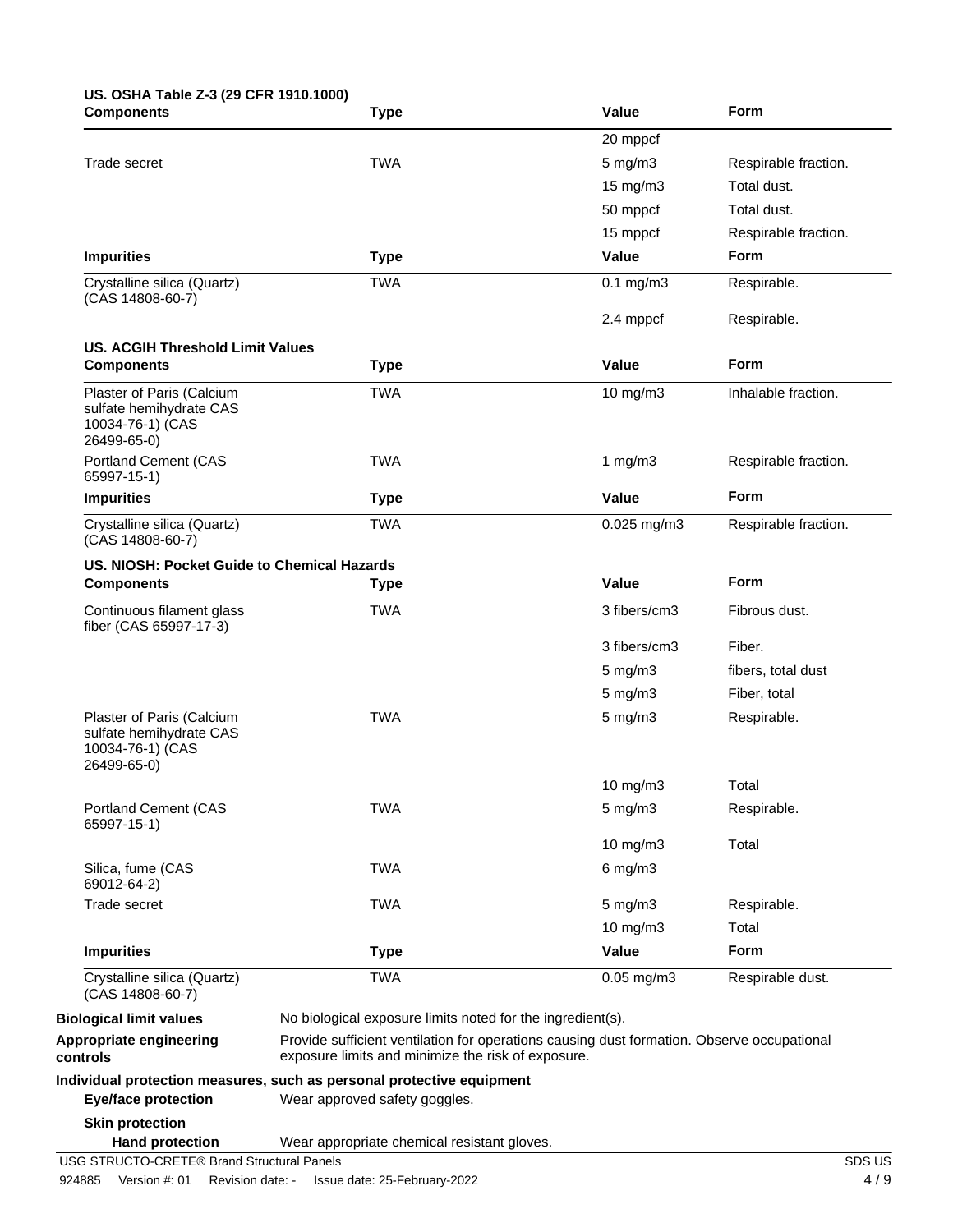**Skin protection Other** Wear long-sleeved shirts, pants and rubber boots. If engineering controls do not maintain airborne concentrations below recommended exposure limits (where applicable) or to an acceptable level (in countries where exposure limits have not been established), an approved respirator must be worn. Use a NIOSH/MSHA approved air purifying respirator as needed to control exposure. Consult with respirator manufacturer to determine respirator selection, use, and limitations. Use positive pressure, air-supplied respirator for uncontrolled releases or when air purifying respirator limitations may be exceeded. Follow respirator protection program requirements (OSHA 1910.134 and ANSI Z88.2) for all respirator use. **Respiratory protection Thermal hazards** None. Always observe good personal hygiene measures, such as washing after handling the material and before eating, drinking, and/or smoking. Routinely wash work clothing and protective equipment to remove contaminants. Observe any medical surveillance requirements. **General hygiene considerations**

#### **9. Physical and chemical properties**

| Appearance                                        |                                                                                         |
|---------------------------------------------------|-----------------------------------------------------------------------------------------|
| <b>Physical state</b>                             | Solid.                                                                                  |
| Form                                              | Board.                                                                                  |
| Color                                             | Gray.                                                                                   |
| Odor                                              | Low to no odor.                                                                         |
| <b>Odor threshold</b>                             | Not applicable.                                                                         |
| pH                                                | $10 - 12$                                                                               |
| Melting point/freezing point                      | Not applicable.                                                                         |
| Initial boiling point and boiling<br>range        | Not applicable.                                                                         |
| <b>Flash point</b>                                | Not applicable.                                                                         |
| <b>Evaporation rate</b>                           | Not applicable.                                                                         |
| Flammability (solid, gas)                         | Not applicable.                                                                         |
| Upper/lower flammability or explosive limits      |                                                                                         |
| Explosive limit - lower (%)                       | Not applicable.                                                                         |
| Explosive limit - upper (%)                       | Not applicable.                                                                         |
| Vapor pressure                                    | Not applicable.                                                                         |
| Vapor density                                     | Not applicable.                                                                         |
| <b>Relative density</b>                           | $1.2 - 1.4$ (H20 = 1)                                                                   |
| Solubility(ies)                                   |                                                                                         |
| Solubility (water)                                | Insoluble in water.                                                                     |
| <b>Partition coefficient</b><br>(n-octanol/water) | Not applicable.                                                                         |
| <b>Auto-ignition temperature</b>                  | Not applicable.                                                                         |
| <b>Decomposition temperature</b>                  | Not applicable.                                                                         |
| <b>Viscosity</b>                                  | Not applicable.                                                                         |
| <b>Other information</b>                          |                                                                                         |
| <b>Bulk density</b>                               | 72 - 88 lb/ft3                                                                          |
| <b>Explosive properties</b>                       | Not explosive.                                                                          |
| <b>Flammability</b>                               | Not applicable.                                                                         |
| <b>Oxidizing properties</b>                       | Not oxidizing.                                                                          |
| <b>VOC</b>                                        | $0$ g/l                                                                                 |
| 10. Stability and reactivity                      |                                                                                         |
| Resetivity                                        | The product is stable and non reactive under normal conditions of storage and transport |

#### **Reactivity** The product is stable and non reactive under normal conditions of storage and transport. **Chemical stability** Material is stable under normal conditions. **Possibility of hazardous** Hazardous polymerization does not occur. **reactions**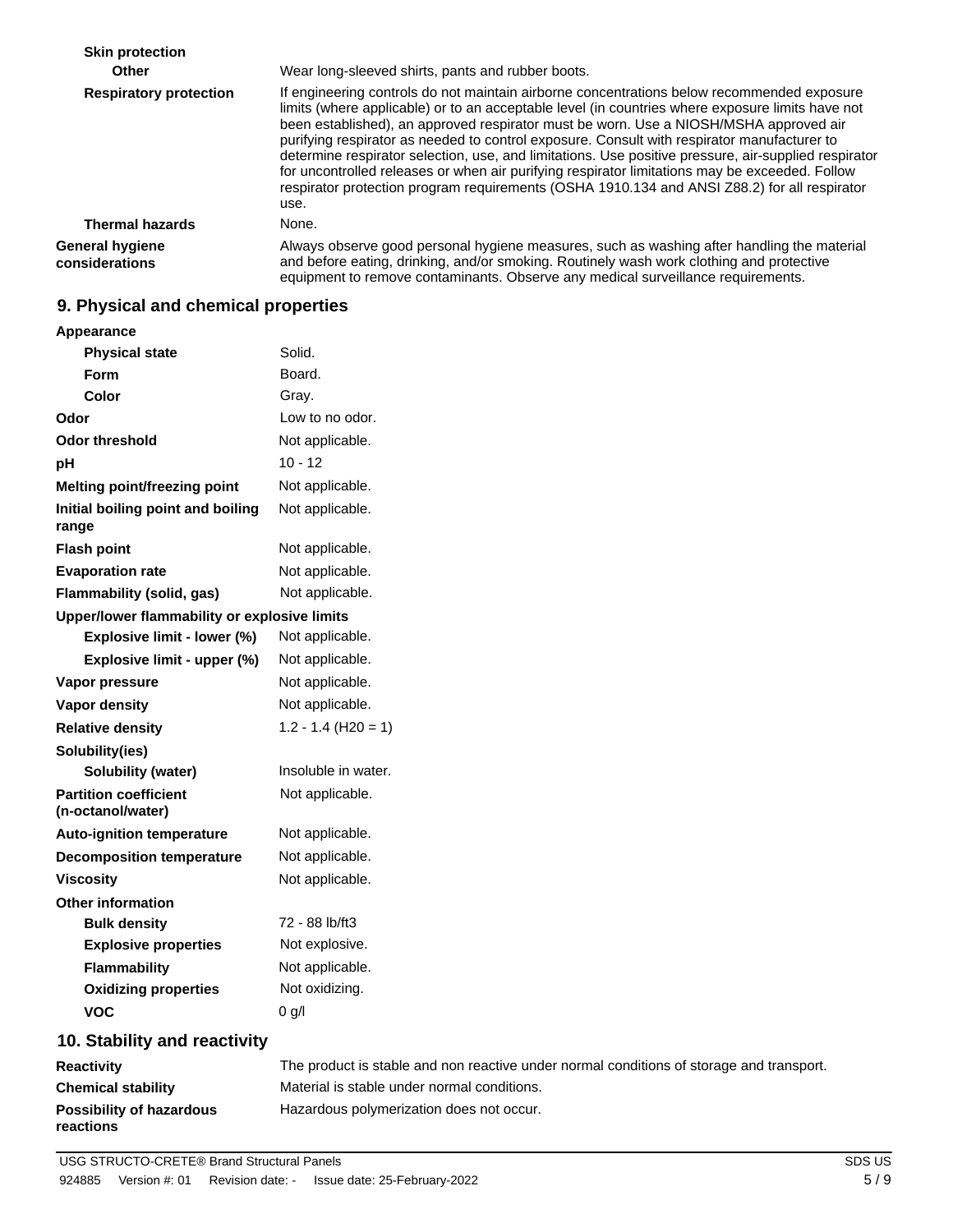| <b>Conditions to avoid</b>     | Contact with incompatible materials. |
|--------------------------------|--------------------------------------|
| Incompatible materials         | Strong oxidizing agents.             |
| <b>Hazardous decomposition</b> | Calcium oxides. Sulfur oxides.       |
| products                       |                                      |

### **11. Toxicological information**

#### **Information on likely routes of exposure**

| <b>Inhalation</b>                                                                                                                                                     | Inhalation of dusts may cause respiratory irritation. Prolonged and repeated exposure to airborne<br>respirable crystalline silica can cause silicosis and/or lung cancer.                                                                                                                                                                                                                                                                                                                                                                                                                                                                                                                        |                                                                                                                                         |  |
|-----------------------------------------------------------------------------------------------------------------------------------------------------------------------|---------------------------------------------------------------------------------------------------------------------------------------------------------------------------------------------------------------------------------------------------------------------------------------------------------------------------------------------------------------------------------------------------------------------------------------------------------------------------------------------------------------------------------------------------------------------------------------------------------------------------------------------------------------------------------------------------|-----------------------------------------------------------------------------------------------------------------------------------------|--|
| <b>Skin contact</b>                                                                                                                                                   | Dust can be irritating to skin.                                                                                                                                                                                                                                                                                                                                                                                                                                                                                                                                                                                                                                                                   |                                                                                                                                         |  |
| Eye contact                                                                                                                                                           | Causes serious eye damage.                                                                                                                                                                                                                                                                                                                                                                                                                                                                                                                                                                                                                                                                        |                                                                                                                                         |  |
| Ingestion                                                                                                                                                             | Ingestion may cause irritation and stomach discomfort.                                                                                                                                                                                                                                                                                                                                                                                                                                                                                                                                                                                                                                            |                                                                                                                                         |  |
| Symptoms related to the<br>physical, chemical and<br>toxicological characteristics                                                                                    |                                                                                                                                                                                                                                                                                                                                                                                                                                                                                                                                                                                                                                                                                                   | Dust may cause skin, eye, throat and respiratory system irritation and cause coughing.                                                  |  |
| Information on toxicological effects                                                                                                                                  |                                                                                                                                                                                                                                                                                                                                                                                                                                                                                                                                                                                                                                                                                                   |                                                                                                                                         |  |
| <b>Acute toxicity</b>                                                                                                                                                 | Not expected to be acutely toxic.                                                                                                                                                                                                                                                                                                                                                                                                                                                                                                                                                                                                                                                                 |                                                                                                                                         |  |
| <b>Skin corrosion/irritation</b>                                                                                                                                      | Dust can cause skin irritation.                                                                                                                                                                                                                                                                                                                                                                                                                                                                                                                                                                                                                                                                   |                                                                                                                                         |  |
| Serious eye damage/eye<br>irritation                                                                                                                                  | Causes serious eye damage.                                                                                                                                                                                                                                                                                                                                                                                                                                                                                                                                                                                                                                                                        |                                                                                                                                         |  |
| Respiratory or skin sensitization                                                                                                                                     |                                                                                                                                                                                                                                                                                                                                                                                                                                                                                                                                                                                                                                                                                                   |                                                                                                                                         |  |
| <b>Respiratory sensitization</b>                                                                                                                                      | Not a respiratory sensitizer.                                                                                                                                                                                                                                                                                                                                                                                                                                                                                                                                                                                                                                                                     |                                                                                                                                         |  |
| <b>Skin sensitization</b>                                                                                                                                             | May cause an allergic skin reaction.                                                                                                                                                                                                                                                                                                                                                                                                                                                                                                                                                                                                                                                              |                                                                                                                                         |  |
| Germ cell mutagenicity                                                                                                                                                | No data available to indicate product or any components present at greater than 0.1% are<br>mutagenic or genotoxic.                                                                                                                                                                                                                                                                                                                                                                                                                                                                                                                                                                               |                                                                                                                                         |  |
| Carcinogenicity                                                                                                                                                       | Repeated and prolonged exposures to high levels of respirable crystalline silica may cause<br>cancer.                                                                                                                                                                                                                                                                                                                                                                                                                                                                                                                                                                                             |                                                                                                                                         |  |
|                                                                                                                                                                       | <b>IARC Monographs. Overall Evaluation of Carcinogenicity</b>                                                                                                                                                                                                                                                                                                                                                                                                                                                                                                                                                                                                                                     |                                                                                                                                         |  |
| Continuous filament glass fiber (CAS 65997-17-3)<br>Crystalline silica (Quartz) (CAS 14808-60-7)<br>Silica, fume (CAS 69012-64-2)<br><b>NTP Report on Carcinogens</b> |                                                                                                                                                                                                                                                                                                                                                                                                                                                                                                                                                                                                                                                                                                   | 3 Not classifiable as to carcinogenicity to humans.<br>1 Carcinogenic to humans.<br>3 Not classifiable as to carcinogenicity to humans. |  |
| Crystalline silica (Quartz) (CAS 14808-60-7)                                                                                                                          |                                                                                                                                                                                                                                                                                                                                                                                                                                                                                                                                                                                                                                                                                                   | Known To Be Human Carcinogen.                                                                                                           |  |
|                                                                                                                                                                       | OSHA Specifically Regulated Substances (29 CFR 1910.1001-1053)                                                                                                                                                                                                                                                                                                                                                                                                                                                                                                                                                                                                                                    |                                                                                                                                         |  |
| Crystalline silica (Quartz) (CAS 14808-60-7)                                                                                                                          |                                                                                                                                                                                                                                                                                                                                                                                                                                                                                                                                                                                                                                                                                                   | Cancer                                                                                                                                  |  |
| <b>Reproductive toxicity</b>                                                                                                                                          | Not expected to be a reproductive hazard.                                                                                                                                                                                                                                                                                                                                                                                                                                                                                                                                                                                                                                                         |                                                                                                                                         |  |
| Specific target organ toxicity -<br>single exposure                                                                                                                   | May cause respiratory irritation.                                                                                                                                                                                                                                                                                                                                                                                                                                                                                                                                                                                                                                                                 |                                                                                                                                         |  |
| Specific target organ toxicity -<br>repeated exposure                                                                                                                 | Not classified. For detailed information, see section 16.                                                                                                                                                                                                                                                                                                                                                                                                                                                                                                                                                                                                                                         |                                                                                                                                         |  |
| <b>Aspiration hazard</b>                                                                                                                                              | Due to the physical form of the product it is not an aspiration hazard.                                                                                                                                                                                                                                                                                                                                                                                                                                                                                                                                                                                                                           |                                                                                                                                         |  |
| <b>Chronic effects</b>                                                                                                                                                | Prolonged and routine inhalation of high levels of respirable crystalline silica particles can lead to<br>the lung disease known as silicosis. Some studies show excess numbers of cases of<br>scleroderma, connective tissue disorders, lupus, rheumatoid arthritis, chronic kidney diseases and<br>end-stage kidney disease in workers exposed to respirable crystalline silica. Pre-existing skin and<br>respiratory conditions including dermatitis, asthma and chronic lung disease might be aggravated<br>by exposure. Occupational exposure to respirable dust and respirable crystalline silica should be<br>monitored and controlled. May cause eczema-like skin disorders (dermatitis). |                                                                                                                                         |  |
| 12. Ecological information                                                                                                                                            |                                                                                                                                                                                                                                                                                                                                                                                                                                                                                                                                                                                                                                                                                                   |                                                                                                                                         |  |
| <b>Ecotoxicity</b>                                                                                                                                                    | The product is not classified as environmentally hazardous. However, this does not exclude the<br>possibility that large or frequent spills can have a harmful or damaging effect on the environment.                                                                                                                                                                                                                                                                                                                                                                                                                                                                                             |                                                                                                                                         |  |

| <b>Components</b> |      | <b>Species</b>                                                                 | <b>Test Results</b> |
|-------------------|------|--------------------------------------------------------------------------------|---------------------|
|                   |      | Plaster of Paris (Calcium sulfate hemihydrate CAS 10034-76-1) (CAS 26499-65-0) |                     |
| <b>Aquatic</b>    |      |                                                                                |                     |
| Fish              | LC50 | Fathead minnow (Pimephales promelas) > 1970 mg/l, 96 hours                     |                     |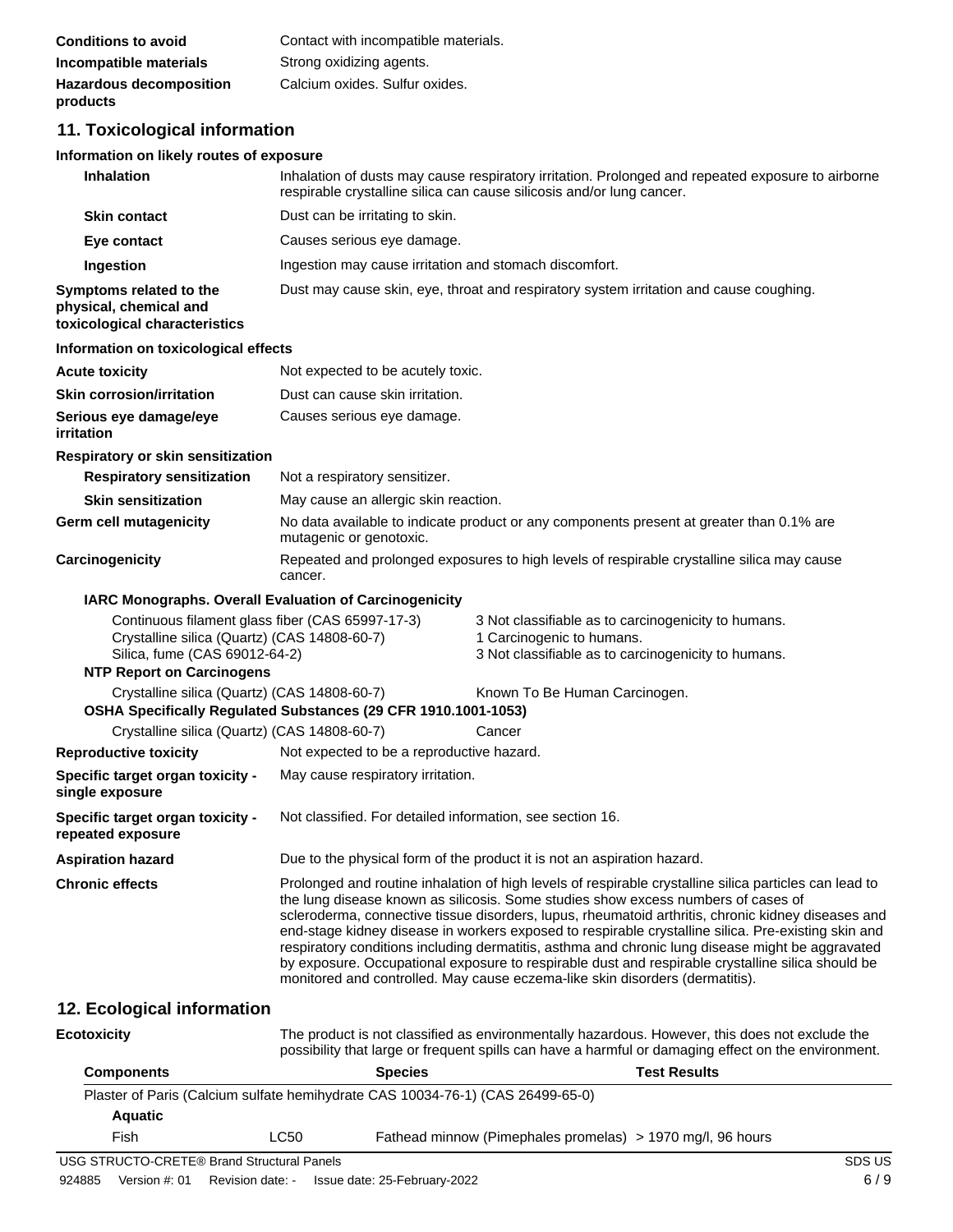| Persistence and degradability    | No data available.               |
|----------------------------------|----------------------------------|
| <b>Bioaccumulative potential</b> | Bioaccumulation is not expected. |
| <b>Mobility in soil</b>          | No data available.               |
| Other adverse effects            | None expected.                   |

### **13. Disposal considerations**

| <b>Disposal instructions</b>             | Dispose in accordance with applicable federal, state, and local regulations. Recycle responsibly.                 |
|------------------------------------------|-------------------------------------------------------------------------------------------------------------------|
| Local disposal regulations               | Dispose of in accordance with local regulations.                                                                  |
| Hazardous waste code                     | The waste code should be assigned in discussion between the user, the producer and the waste<br>disposal company. |
| Waste from residues / unused<br>products | Dispose in accordance with local regulations.                                                                     |
| Contaminated packaging                   | Dispose of in accordance with local regulations.                                                                  |

#### **14. Transport information**

#### **DOT**

Not regulated as dangerous goods.

#### **IATA**

Not regulated as dangerous goods.

#### **IMDG**

Not regulated as dangerous goods.

#### **Transport in bulk according to** Not applicable. **Annex II of MARPOL 73/78 and the IBC Code**

#### **15. Regulatory information**

**US federal regulations**

This product is a "Hazardous Chemical" as defined by the OSHA Hazard Communication Standard, 29 CFR 1910.1200.

#### **TSCA Section 12(b) Export Notification (40 CFR 707, Subpt. D)**

Not regulated.

**CERCLA Hazardous Substance List (40 CFR 302.4)**

Not listed.

**SARA 304 Emergency release notification**

Not regulated.

#### **OSHA Specifically Regulated Substances (29 CFR 1910.1001-1053)**

Crystalline silica (Quartz) (CAS 14808-60-7) Cancer

lung effects immune system effects kidney effects

**Toxic Substances Control Act (TSCA)** All components on the TSCA 8(b) inventory are designated "active" or are exempt from reporting under the Inventory Update Rule.

#### **Superfund Amendments and Reauthorization Act of 1986 (SARA)**

#### **SARA 302 Extremely hazardous substance**

Not listed.

**SARA 311/312 Hazardous** Yes

**chemical Classified hazard**

**categories**

Skin corrosion or irritation Serious eye damage or eye irritation Respiratory or skin sensitization **Carcinogenicity** Specific target organ toxicity (single or repeated exposure)

### **SARA 313 (TRI reporting)**

Not regulated.

#### **Other federal regulations**

### **Clean Air Act (CAA) Section 112 Hazardous Air Pollutants (HAPs) List**

Not regulated.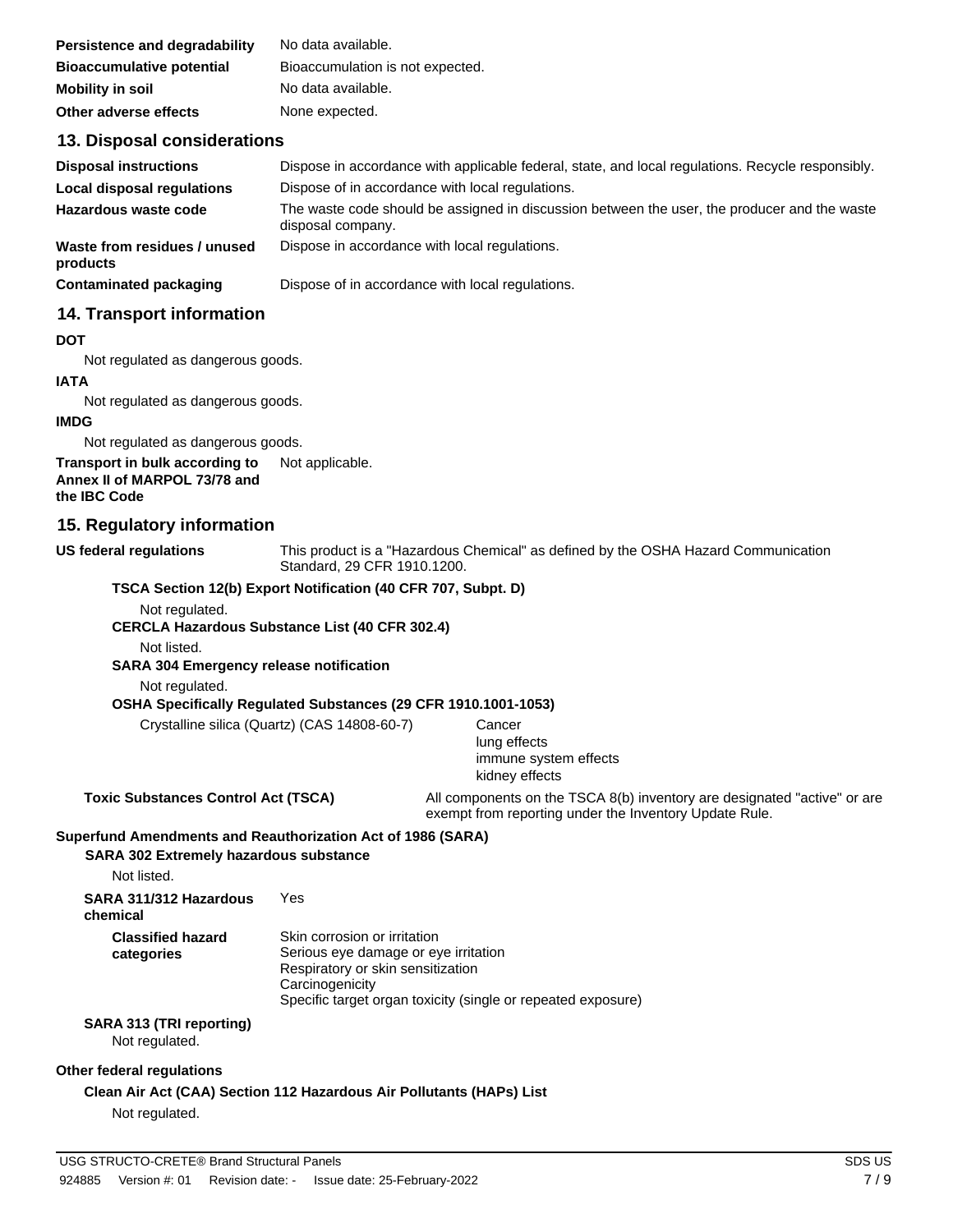| Clean Air Act (CAA) Section 112(r) Accidental Release Prevention (40 CFR 68.130)<br>Not regulated.                                                                                                                                                                                             |
|------------------------------------------------------------------------------------------------------------------------------------------------------------------------------------------------------------------------------------------------------------------------------------------------|
| Not regulated.<br><b>Safe Drinking Water Act</b><br>(SDWA)                                                                                                                                                                                                                                     |
| <b>US state regulations</b>                                                                                                                                                                                                                                                                    |
| US. Massachusetts RTK - Substance List                                                                                                                                                                                                                                                         |
| Crystalline silica (Quartz) (CAS 14808-60-7)<br>Plaster of Paris (Calcium sulfate hemihydrate CAS 10034-76-1) (CAS 26499-65-0)<br>Portland Cement (CAS 65997-15-1)<br>Silica, fume (CAS 69012-64-2)<br>Trade secret (CAS Proprietary)<br>US. New Jersey Worker and Community Right-to-Know Act |
| Continuous filament glass fiber (CAS 65997-17-3)                                                                                                                                                                                                                                               |
| Crystalline silica (Quartz) (CAS 14808-60-7)<br>Plaster of Paris (Calcium sulfate hemihydrate CAS 10034-76-1) (CAS 26499-65-0)<br>Portland Cement (CAS 65997-15-1)<br>Silica, fume (CAS 69012-64-2)<br>Trade secret (CAS Proprietary)                                                          |
| US. Pennsylvania Worker and Community Right-to-Know Law                                                                                                                                                                                                                                        |
| Crystalline silica (Quartz) (CAS 14808-60-7)<br>Plaster of Paris (Calcium sulfate hemihydrate CAS 10034-76-1) (CAS 26499-65-0)<br>Portland Cement (CAS 65997-15-1)<br>Silica, fume (CAS 69012-64-2)<br>Trade secret (CAS Proprietary)<br><b>US. Rhode Island RTK</b>                           |
| Continuous filament glass fiber (CAS 65997-17-3)<br>Crystalline silica (Quartz) (CAS 14808-60-7)<br>Plaster of Paris (Calcium sulfate hemihydrate CAS 10034-76-1) (CAS 26499-65-0)<br>Portland Cement (CAS 65997-15-1)<br>Silica, fume (CAS 69012-64-2)                                        |
| <b>California Proposition 65</b>                                                                                                                                                                                                                                                               |
| WARNING: This product can expose you to chemicals including Crystalline silica (Quartz), which is known to<br>the State of California to cause cancer. For more information go to www.P65Warnings.ca.gov.                                                                                      |
| California Proposition 65 - CRT: Listed date/Carcinogenic substance                                                                                                                                                                                                                            |
| Crystalline silica (Quartz) (CAS 14808-60-7)<br>Listed: October 1, 1988                                                                                                                                                                                                                        |

**US. California. Candidate Chemicals List. Safer Consumer Products Regulations (Cal. Code Regs, tit. 22, 69502.3, subd. (a))**

Continuous filament glass fiber (CAS 65997-17-3) Crystalline silica (Quartz) (CAS 14808-60-7)

### **International Inventories**

| Country(s) or region                                                                                                                       | On inventory (yes/no)*<br>Inventory name      |     |  |
|--------------------------------------------------------------------------------------------------------------------------------------------|-----------------------------------------------|-----|--|
| Canada                                                                                                                                     | Domestic Substances List (DSL)                | No. |  |
| Canada                                                                                                                                     | Non-Domestic Substances List (NDSL)           | Yes |  |
| United States & Puerto Rico                                                                                                                | Toxic Substances Control Act (TSCA) Inventory | No. |  |
| $*$ No $\sim$ indicates that all companents of this product complusith the inventors requirements administered by the governing equatively |                                               |     |  |

\*A "Yes" indicates that all components of this product comply with the inventory requirements administered by the governing country(s) A "No" indicates that one or more components of the product are not listed or exempt from listing on the inventory administered by the governing country(s).

### **16. Other information, including date of preparation or last revision**

| <b>Issue date</b>    | 25-February-2022         |
|----------------------|--------------------------|
| <b>Revision date</b> | $\overline{\phantom{0}}$ |
| <b>Version #</b>     | በ1                       |